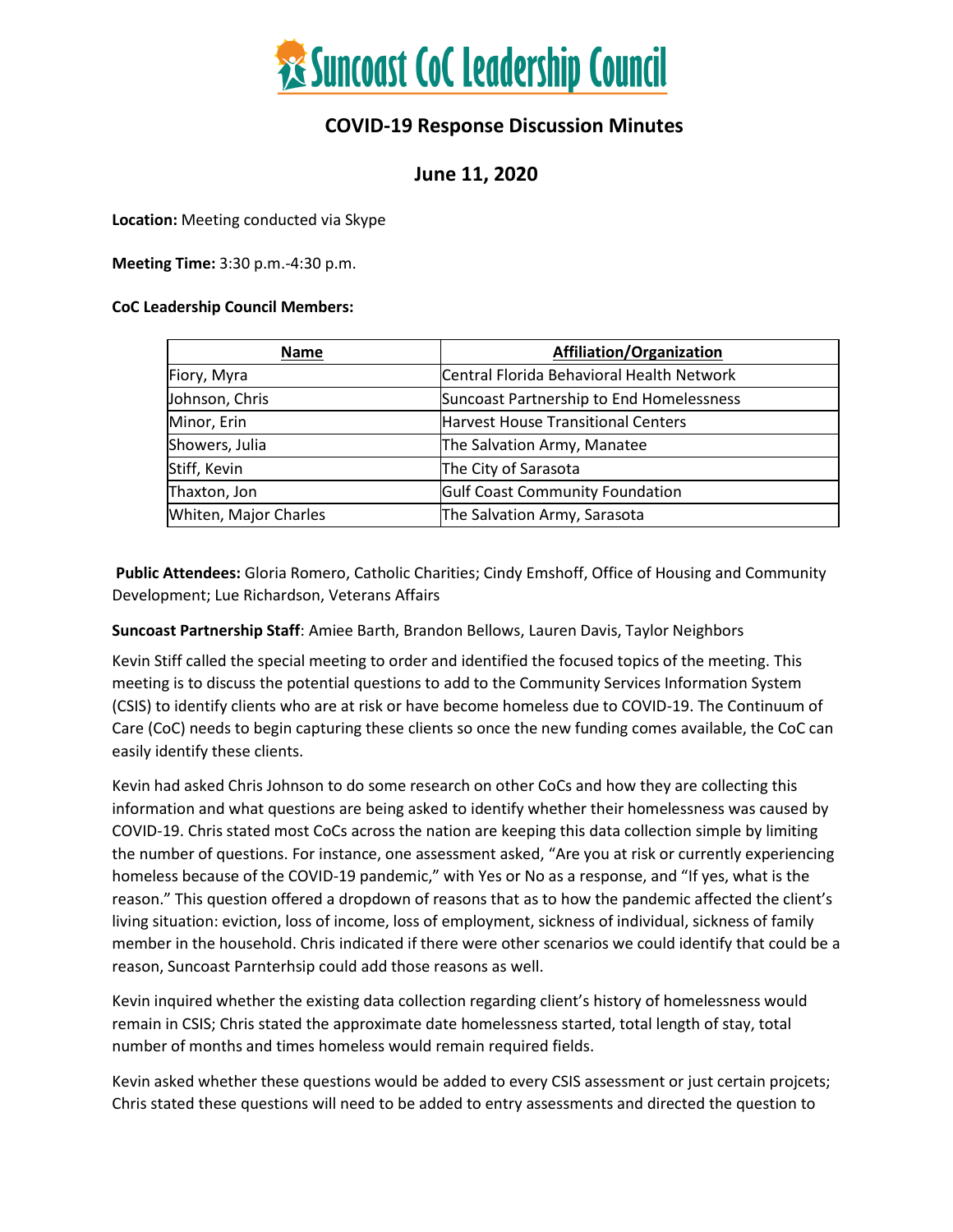# *<b>XE* Suncoast CoC Leadership Council

Brandon Bellows to provide additional information. Brandon Bellows stated we could add these questions to every assessment, or look at only certain types of projects. Brandon stated emergency shelters, street outreach, access points, and resource projects should have these questions added to their assessments.

Kevin asked Major Whitten his thoughts regarding staff capacity to begin entering responses to these questions for clients who enter the shelter; Major Whitten indicated that this shouldn't be a problem and would be helpful to the conversation with clients.

Kevin asked for additional input from anyone on the call who would be doing intakes into CSIS and required to record this data. Chris also asked if there were additional scenarios to be added to the dropdown or any questions that participants on the call thought would be good to ask. There was no input from the attendees on the call.

Chris asked attendees if the proposed questions and tasks were doable for intake workers across the CoC; there was no additional questions or concerns regarding tacking from attendees on the call.

Kevin asked if Cindy Emshoff was on the call to inquire about funding in the community for services. Cindy was on the call but did not have a mic and was unable to add to the call. Kevin asked Cindy to send Chris any information about new funding coming in and whether these questions will be sufficient to identify the right populations for this funding. Chris stated, as per the federal government, any funding for ESG-CV funding Homeless Prevention (HP) or Rapid Rehousing (RRH) must be recorded in CSIS. Chris stated the collection of this data can assist in identifying the need of the community.

Chris stated Suncoast Partnership submitted funding to the State Office on Homelessness for ESG-CV dollars, and we are awaiting the outcome of that application.

Kevin asked when the questions when the questions will be added to the CSIS assessments and if any addition training was going to be required or necessary for staff. Brandon stated many agencies have adopted the COVID-19 assessment survey, so this would be additional questions added to either a separate assessment or include it in the entry. Training would be based on knowledge of completing the survey.

Kevin asked if the CoC could move forward with these questions or if we should wait for feedback. Chris stated the opportunity for feedback had been provided during this call and no one in the call had any additional feedback. Chris stated the sooner we can roll these questions out on the assessments, the sooner we can begin collecting the data and reporting on it.

Kevin asked if anyone has identified if any of these clients have been coming newly into the system or if the system itself has been able to identify thse clients. Brandon stated that it has been difficult with the software vendor adding the COVID-19 questions, but he is working on this.

Kevin asked if 2-1-1 was collecting any COVID-19 data; Chris stated they were not and 2-1-1 was simply information and referral.

Kevin stated to the group we will add these additional questions, he asked Cindy Emshoff to identify the collection of this data is helpful to the funding coming to the community, and asked if there was any recommendations from anyone on the line.